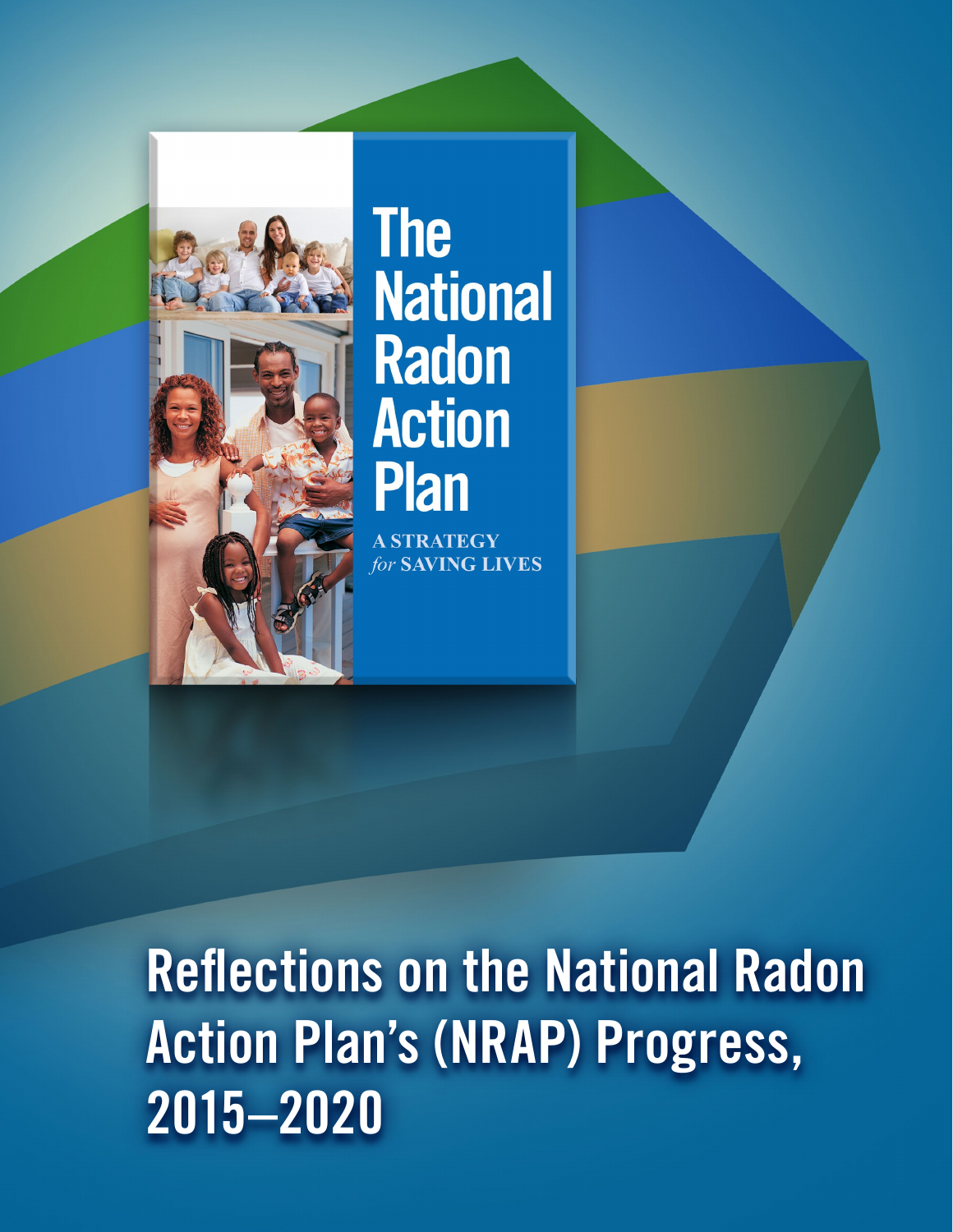*When we find, fix and prevent high indoor radon levels as a standard practice so that no American is exposed to avoidable radon at home, school or work, we will have truly achieved the vision of the National Radon Action Plan.* **—NRAP, 2015**

**Developed through the collaborative efforts of:**  American Lung Association (Lung Association) American Association of Radon Scientists and Technologists (AARST) AARST Foundation American Society of Home Inspectors (ASHI) Cancer Survivors Against Radon (CanSAR) Children's Environmental Health Network (CEHN) Citizens for Radioactive Radon Reduction (CR3) Conference of Radiation Control Program Directors (CRCPD) Environmental Law Institute (ELI) National Center for Healthy Housing (NCHH) National Tribal Air Association (NTAA) (since 2017) U.S. Environmental Protection Agency (EPA) U.S. Department of Health and Human Services, Centers for Disease Control and Prevention (CDC) U.S. Department of Housing and Urban Development (HUD)

**We dedicate our NRAP progress report, our past NRAP efforts and our future radon action plans to the memory of our dedicated team leader and friend, Janice Nolen. Janice led this team to create and deliver the NRAP. The progress we can report in 2020 is indebted to Janice's bold, gracious and righteous work. We miss Janice and will seek to honor our friend daily with lives saved from lung cancer.**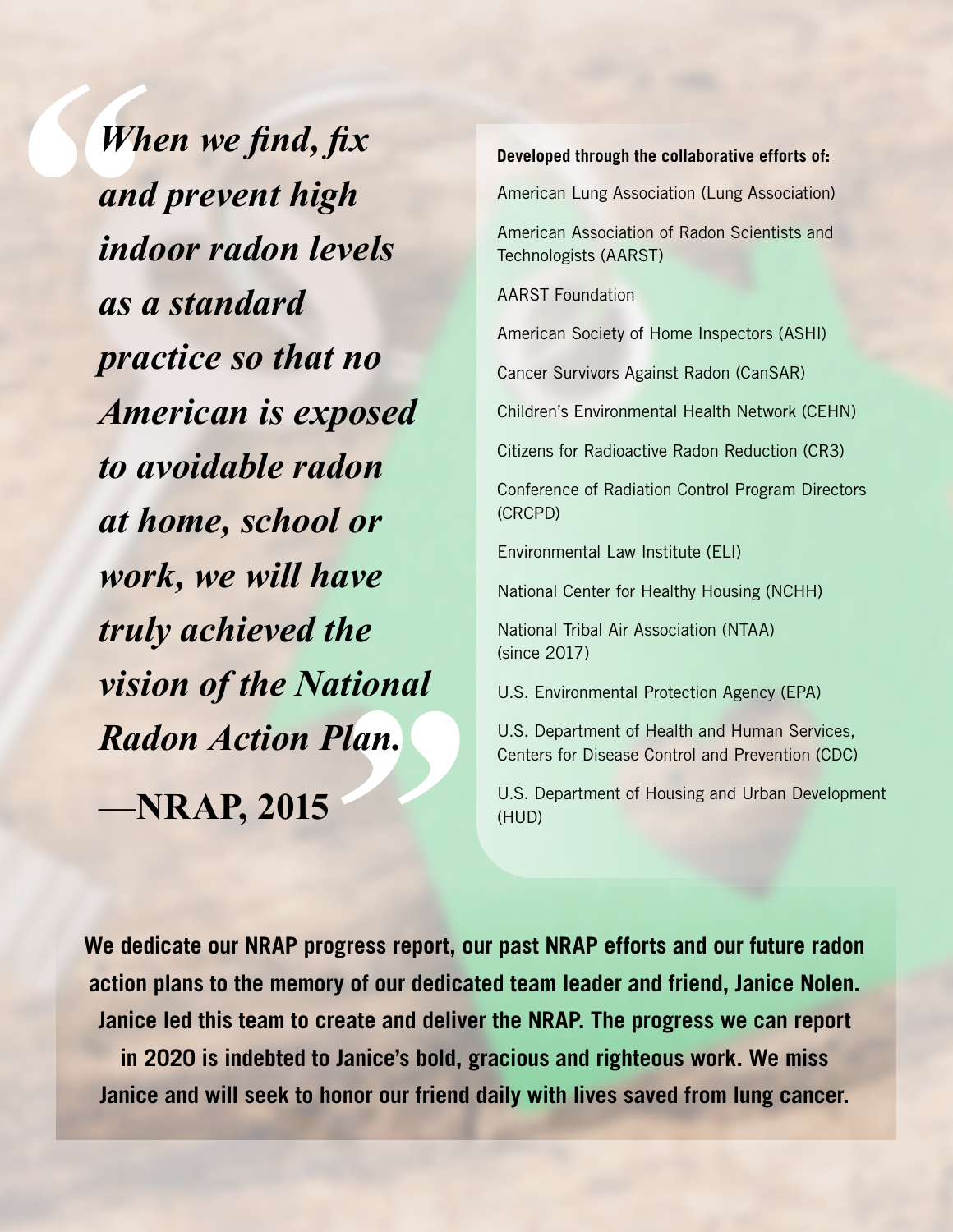## NRAP SAVES LIVES

Radon causes an estimated 21,000 lung cancer deaths in the United States every year and is the leading environmental cause of cancer death in North America.<sup>1</sup> In 2015, eight nongovernmental organizations (NGOs) from industry and the not-for-profit sector joined three federal agencies in the National Radon Action Plan, or the **[NRAP: A Strategy for Saving Lives.](http://www.radonleaders.org/resources/nationalradonactionplan)** Our multisector team came together in 2015 because of our shared commitment to eliminating avoidable radon-induced lung cancer in the United States. For the past 5 years, we have paced national action toward that end with a bold goal in the NRAP to mitigate 5 million high-radon homes and save 3,200 lives annually by 2020. By building radon testing and mitigation practices into the systems that govern purchasing, financing, constructing, maintaining and renovating buildings; creating incentives and funding for radon risk reduction; disseminating professional standards; and raising awareness of radon risk, we are approaching our goal set in 2015. In 2020, as we reflect on the NRAP, we see much to celebrate, including progress we can count in lives saved, strategic impact with our plan, and a strong national partnership to drive radon action in the future.

#### **We are saving lives.**

Targeted action to advance radon requirements in the HUD Federal Housing Administration's (FHA) multifamily mortgage insurance programs and a partnership with states, EPA and certified industry to implement them has saved lives. FHA's policy saves lives by finding and fixing elevated radon[.2](#page-9-0) Estimates of lives saved through FHA represent only a fraction of NRAP success that we can quantify. We measure progress on many strategies qualitatively in  $Table 1$ , "NRAP Accomplishments 2015–2020."

#### **NRAP LIVES SAVED**

The NRAP's bold goal was to mitigate 5 million homes and save 3,200 lives annually by 2020. This was the best performance we could imagine as we set our plan in 2015. New requirements to test for and fix high radon through the Federal Housing Authority's (FHA) multifamily mortgage insurance programs—changes the NRAP team has pushed for and supported at every step—have already contributed to **saving between 1,800 to 2,000 lives annually by 2020, and work completed to date through FHA will save between an estimated 13,000 to 26,000 total lives over time.** Both numbers—annual and total lives saved—will grow every year as more high-radon housing is found and fixed through FHA's business. This impact represents just one NRAP strategy, and because FHA generates annual data, we can measure it in lives saved so far and in the future[.2](#page-9-0) **The NRAP saves lives.**

#### **Our plan, which concentrated on the most promising strategies for quick and direct saving of lives, appears to work.**

In 2015, we identified a key strategy for saving lives as a standard requirement for radon testing and reduction in housing finance and insurance rules. In part, the NRAP team sought to build on the impact of the [Federal Radon Action Plan](https://www.epa.gov/radon/federal-radon-action-plan-frap) (FRAP). The FRAP was a 2010–2015 effort to extend the reach, scope and impact of federal action on radon. Under the FRAP, in 2013, HUD created a comprehensive radon testing and mitigation policy for FHA-insured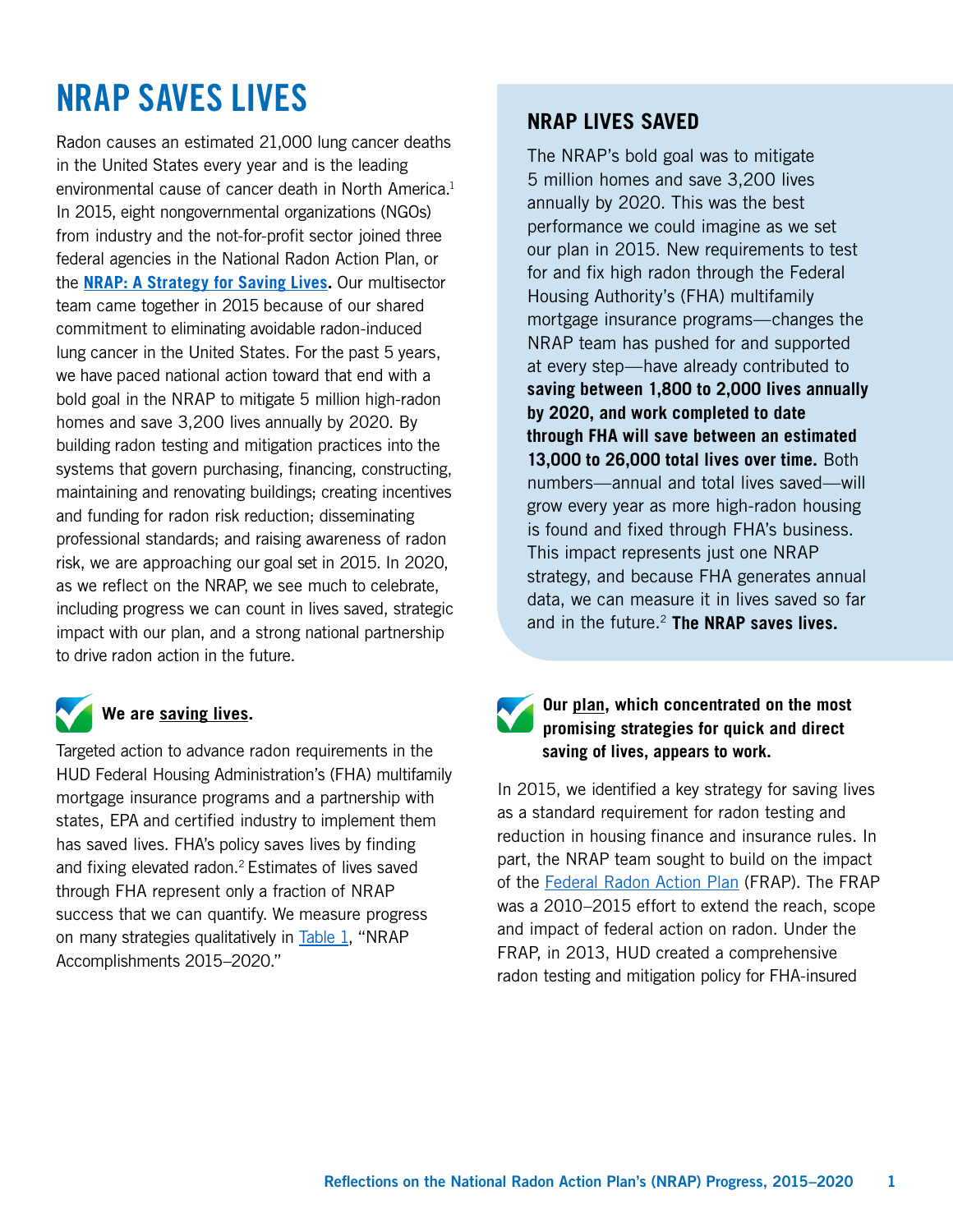refinancing transactions and new construction in multifamily buildings. The initial policy required testing one-fourth of ground floor units in existing buildings in EPA's Zone 1 and 2 radon areas, those counties with high and moderate radon potential<sup>3</sup>; mitigating where elevated radon levels are found; and installing soil gas control systems, which are passive controls for radon, in new construction and major rehabilitation projects. NRAP partners supported HUD's rollout of the policy by providing technical assistance and identifying aspects of the draft policy that could be improved. The HUD FHA requirements affect hundreds of thousands of housing units annually, build radon risk reduction into durable policy, and save lives that we can count. In December 2020, HUD expanded the policy's scope and impacts by requiring testing of all ground floor units and expanding the requirements nationwide (i.e., removing the previous Zone 3 low-risk area exemption). HUD's action on radon requirements during the NRAP have been transformative because FHA's success with them has demonstrated conclusively the feasibility of such requirements in all loans, a change that could help to eliminate avoidable lung cancers from indoor radon. This action also, importantly, helps to reduce radon risk in some affordable housing. We prioritize building on the FHA's success to extend protections, particularly for renters and low-income households.

#### **We have become a high-functioning partnership capable of national impact.**

In the NRAP, cross-sector stakeholders aligned on the most promising strategies—approaches that demanded diverse expertise, relationships and agency to achieve assets our team has only when working together. The process we used to develop, deliver and track the NRAP has us continuously communicating and acting on a shared plan and building technical knowledge, trust, accountability and our team's capacity to improve the health of all Americans.

# NRAP STRATEGIC SUCCESS

When developing the NRAP, our team evaluated approaches to radon risk reduction for their life-saving **impact**, the level of **effort** required to achieve them, the **feasibility** of success, and our ability to **measure** impact in lives saved. We ranked strategies on these criteria, giving extra weight to those that directly save lives or advance environmental justice, resulting in our shared vision of the 5-year strategic plan:

- 1. Advancing radon risk reduction through housing finance and risk management policies, building codes, and energy upgrade standards to require testing and fixing high radon levels as standard practice.
- 2. Encouraging increased focus and funding from public and philanthropic housing and health programs toward radon risk reduction.
- 3. Establishing and spreading technical quality standards and certified capacity across a nationwide professional radon industry.
- 4. Increasing visibility for the radon issue in homes, schools and childcare centers.

The plan we produced (see [Table 1](#page-7-0)) was considered to have a high potential for significant impact and was launched with assets that partnerships need to succeed, $4$  including—

- A common agenda, shared measures and mutually reinforcing activities.
- An extended commitment: a 5-year goal.
- Built-in relationships with policymakers to facilitate rapid progress.
- Strategies based on expert consensus and best available data.
- Activation of a broad constituency: 14 organizations.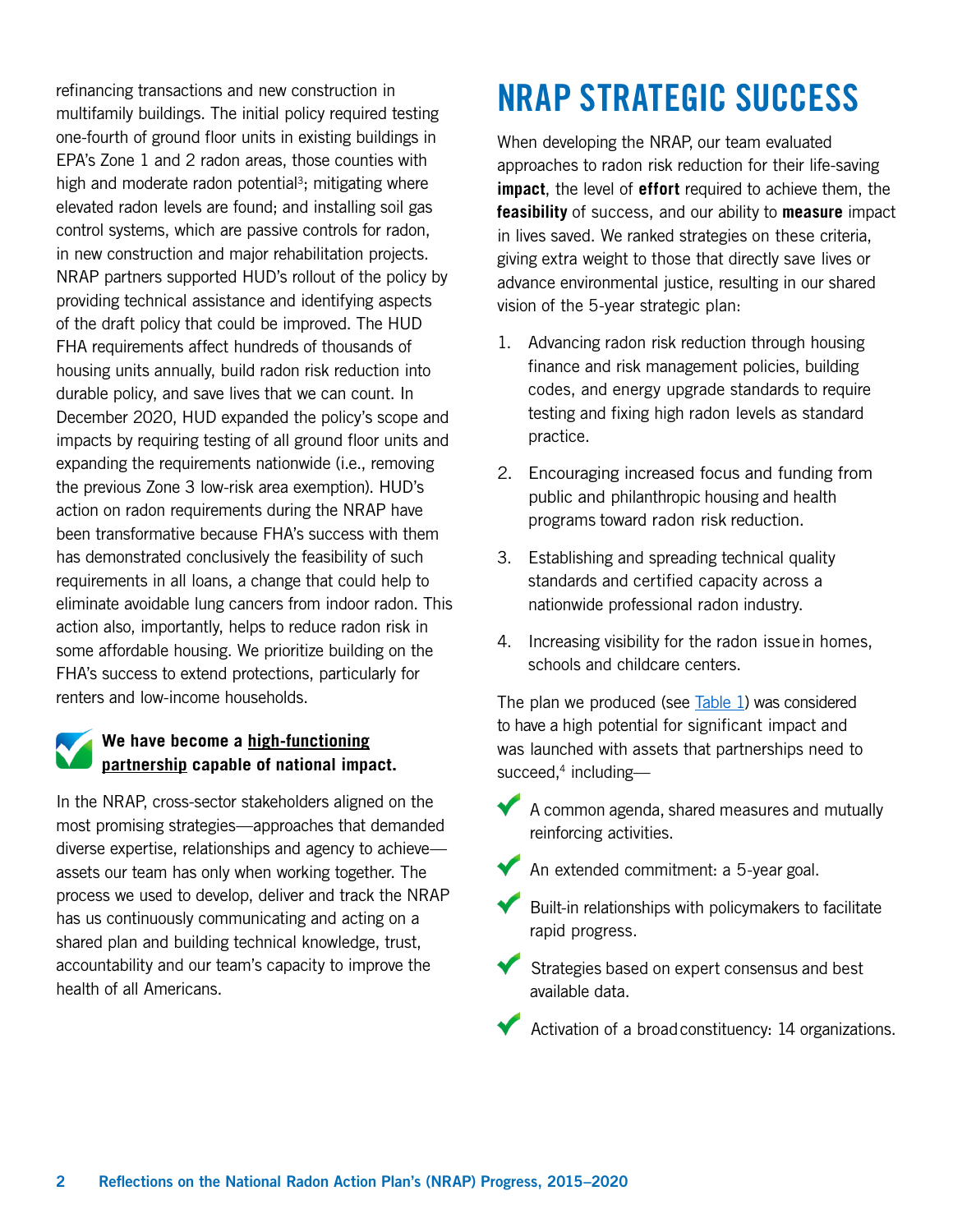After 5 years, we celebrate the HUD FHA multifamily loan program radon requirements as success to build on. Through their implementation, we have demonstrated that the path we envision can succeed. Lender policy and building codes, enhanced radon risk warning and notification requirements, workforce capacity, and quality assurance systems are being guided toward a coherent national strategy.

### NRAP MEASURES OF PROGRESS

Evidence of the NRAP's influence and impact is visible across the strategies we targeted, including—

#### *1. Building-In Radon Risk Reduction*

This strategy focuses on embedding rules and standards to reduce radon risk, including building codes, a potentially enormous lever. Every 3 years, the International Residential Code (IRC), a model code for one- and two-family homes and low-rise townhomes, is updated. Radon control in new construction, which appears in IRC Appendix F, Radon Control Methods, is now required by hundreds of counties and municipalities, as well as 10 states.<sup>[5](#page-9-0)</sup> In 2019, NRAP partners succeeded in advancing a postconstruction testing requirement into Appendix F to verify that installed radon control systems work. This is a significant accomplishment. Improving radon control through building codes lies at the heart of the NRAP mission and remains a potent opportunity to save lives from radon, but it is a challenging change to achieve. We acknowledged this objective as a long-term goal with a complex path to success in the NRAP. Already, builders are installing radon control even where it is not required, and many states and localities are considering requirements. We are eager to build on success with the IRC to promote radon control requirements in all state and local codes.

#### *2. Providing Incentives and Direct Support*

Recognizing that financing for radon testing and mitigation can be an obstacle, Strategy 2 seeks incentives for people who can afford to pay—to make radon testing and mitigation convenient and even taxfree—and to direct funds to reduce the risk for people who cannot afford it. The tax incentive strategies identified in the NRAP have not yet been implemented and depend on action by the U.S. Department of the Treasury. NRAP partners will continue to engage Treasury and support any effort to finalize tax incentives for radon testing and mitigation. Radon testing has become increasingly standard in both market-rate and low-income healthy homes and energy service offerings. Examples include the Energy+Health models seen across the country, such as the Columbia Gas of Ohio (CGOH) WarmChoice® program and the City of Fort Collins, Colorado, Healthy Homes program, which promotes radon testing and provides mitigation support for low-income homeowners.<sup>[6](#page-9-0)</sup> We also see new guidance and training for energy service providers on how to address housing-based health risks, including radon during energy retrofits. For example, EPA's Indoor airPLUS Program, the Building Performance Institute's Healthy Homes Evaluator certification and the U.S. Department of Energy's (DOE) Weatherization Assistance Program (WAP) equip home energy contractors, among others, with tools to assess homes and ensure that their work at least does no harm, including taking preventive steps to control radon risk. Though we see progress in use of precautionary controls, much more investment is needed to find and fix high radon levels and thereby prevent lung cancers and capture health care savings and years of healthy life in return. The demonstrated potential for social investment in radon is strong, even decoupled from energy services. For example, some of the nation's highest indoor radon levels are found in Pennsylvania, where 40 percent of homes are predicted to have high radon. The MOVES Radon Environmental Justice Project in Allegheny County is coordinating charitable giving through a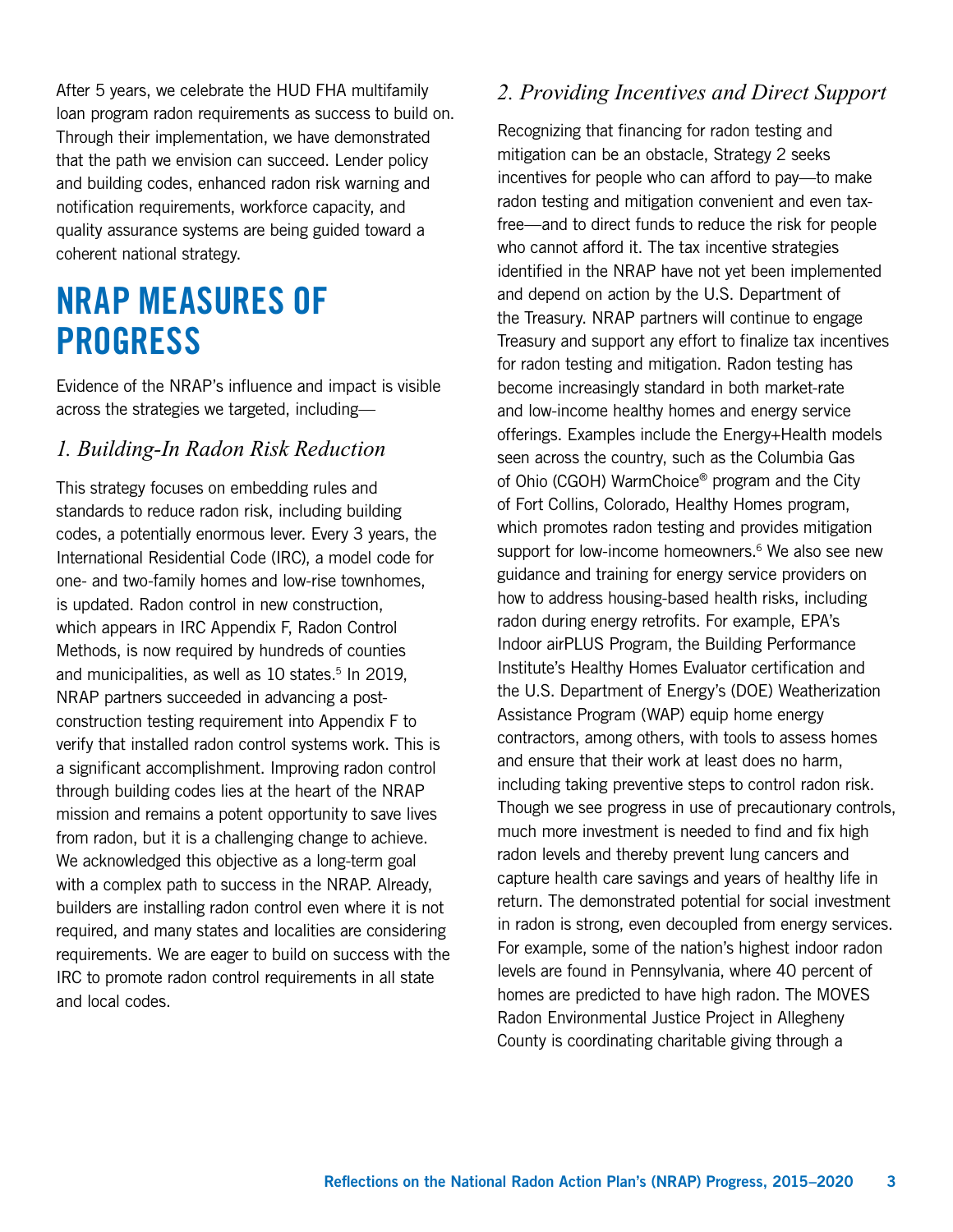project focused in two low-income, African American communities. These communities have smoking rates 14 percent above the state's average, driving risks of lung cancer from radon even higher. Industry and advocacy leaders (also members of our NRAP Leadership Committee) joined with Pennsylvania's radon program and a local health department to find at-risk homes and deliver donated, certified testing and mitigation services. Other projects have demonstrated the feasibility of using block grants, including HUD's Indian Community Development Block Grant Imminent Threat Funds, which the Spokane Tribe of Indians used to mitigate radon in air and water. In HUD's 2021 budget, Congress allocated \$4 million for a demonstration program to test and mitigate radon in public housing, which will help to decrease radon levels in underserved communities. Much more investment in underserved communities is required, and we prioritize creating equitable access to radon risk-reduction services.

#### *3. Spreading Technical Quality Standards and Certified Capacity*

This strategy addresses the need for a qualified radon workforce that can ensure radon testing and mitigation are conducted according to standards of practice so that American families can rely on the life-saving results. Development of [consensus standards](https://standards.aarst.org/) involves several NRAP partners. Prior to the NRAP and at the close of the FRAP, publication of multifamily testing and mitigation standards provided the springboard needed to make new radon requirements in FHA a reality; without reference standards to support training on testing and mitigating multifamily buildings, HUD FHA's program could not have moved forward. Efforts continue to help states to incorporate the latest standards into their radon requirements and programs. AARST provided free access, and EPA issued guidance through the State Indoor Radon Grant Program recommending use of the most current testing and mitigation standards for all buildings.

It is a sign of maturity for the industry that, as of 2020, consensus American National Standards Institute (ANSI)/AARST standards now exist for every building type, providing the foundation needed to expand lifesaving radon rules. Similar efforts continue to grow the quality workforce needed to respond to the risk. Congress has recommended that EPA support state radon programs that have in place adequate certification or credentialing requirements for radon measurement and mitigation workers. Since the inception of NRAP, four states have taken actions to adopt or strengthen certification requirements, and several others have initiated a state-level process to create requirements.

#### *4. Increasing Visibility for Radon in Homes, Schools and Childcare Centers*

Building awareness of the radon risk is a perennial challenge because radon is odorless and invisible, and its effects in the human body occur at the cellular level, often resulting from long-term, unrecognized exposure. Radon is a silent killer, yet we know of simple and effective methods for reducing it to save lives and life years and avoid health care costs for individuals, communities, health systems and populations. Increasing awareness of the risks from radon and simple technical solutions is essential. One success that we are eager to extend is the connection between the NRAP and state comprehensive cancer control programs, initially forged under the FRAP in 2010. Leaders across sectors have worked together at the federal and state levels since the FRAP began to align radon-related, CDC-funded cancer control activities with FRAP and NRAP strategies. Today, radon is addressed in more state cancer plans (85%) than ever before, and plans are increasingly aligned with the NRAP strategy. Furthermore, members of our NRAP team have strengthened ties to the community by joining state cancer control consortia in four states and building ties to the Lung Cancer Action Network and American Cancer Society to keep the national spotlight on radon risk. A related success central to our ability to characterize, communicate and address our nation's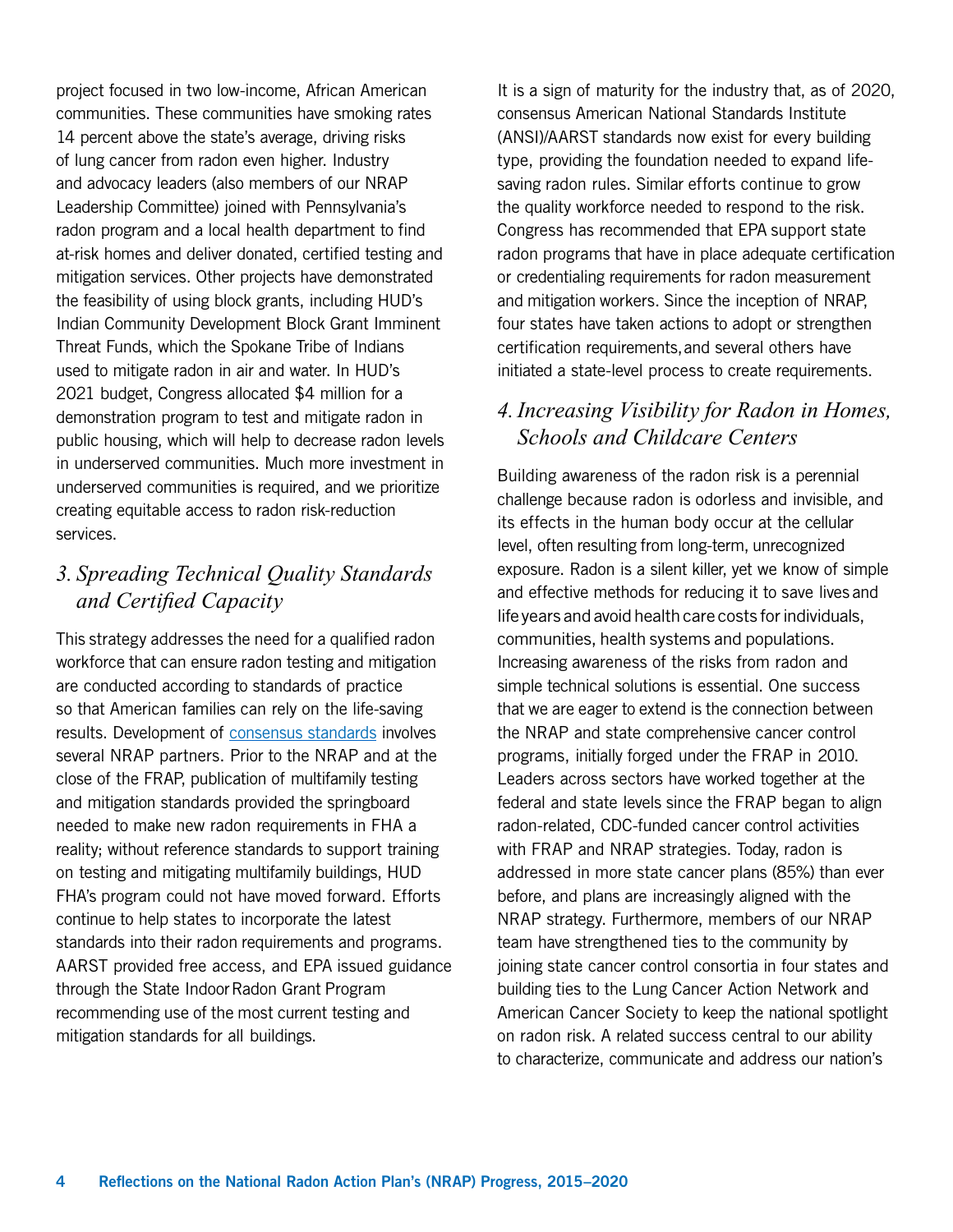radon risk is using CDC's National Environmental Public Health Tracking Network's radon dataset. In 2020, for the first time ever, the Tracking Network has radon testing data at the state and county levels for most of the United States, and users can explore the number of buildings tested, as well as radon levels pre- and post-mitigation. Radon data come from some Tracking Network–funded states and national radon testing laboratories. NRAP team members, including the project lead, CDC, worked for years to stand up this national data system and engage users. As state and radon laboratory participation grows, data will be available at the census-tract level to support fine-tuned targeting for future radon interventions. High-quality data to map the risk reduction and results from certified measurement and mitigation services is key to reinforcing the evidence that the benefits of radon mitigation outweigh the costs of treating preventable lung cancer. Making the case for preventing lung cancer from radon is important for reaching health care professionals as well. NRAP leaders shepherded *Reducing the Risk from Radon: Information and Interventions: A Guide for Health Care Providers* released in 2018 and updated in 2020 to reach and equip the health care community so that health care professionals, in turn, educate their patients—and created educational and motivational materials for schools to visually describe the risks and solutions.<sup>7</sup>

### NRAP PATH TO FUTURE **SUCCESS**

When industry, nonprofit and public agencies collaborate, it can be a powerful response to problems that cannot otherwise be addressed, such as reducing

national lung cancer rates by reducing radon exposure in all buildings. Cooperation is challenging, but also motivating when it saves lives. Our NRAP team exemplifies effectiveness in collaboration, and as we consider what will come next, we know that this team is good at partnering across sectors, sharing information thoroughly and regularly, meeting with allies, discussing sticking points and refining our approach to respond to changing needs. We expect to build on our most powerful success so far with continued efforts to incorporate radon requirements into housing financing and codes to achieve greater impact by 2025 in an **NRAP 2.0.** As we have in the past, we will focus on actions that drive mitigations of high-radon buildings and strengthen the infrastructure for quality services. We intend to strengthen our focus on environmental justice in NRAP 2.0.

In 2020, we acknowledge that risk reduction lags, particularly for populations facing an inability to pay and because of the lack of public financing and funding mechanisms. We are committed to finding solutions for the radon burden in underserved communities.

We prioritize work that can be measured in lives saved and continuously seek to collect and analyze national progress using the best data available, to refine our measurement systems, and to quantify our impacts. We always remember that the bottom line for radon risk reduction is measured in lives saved from lung cancer.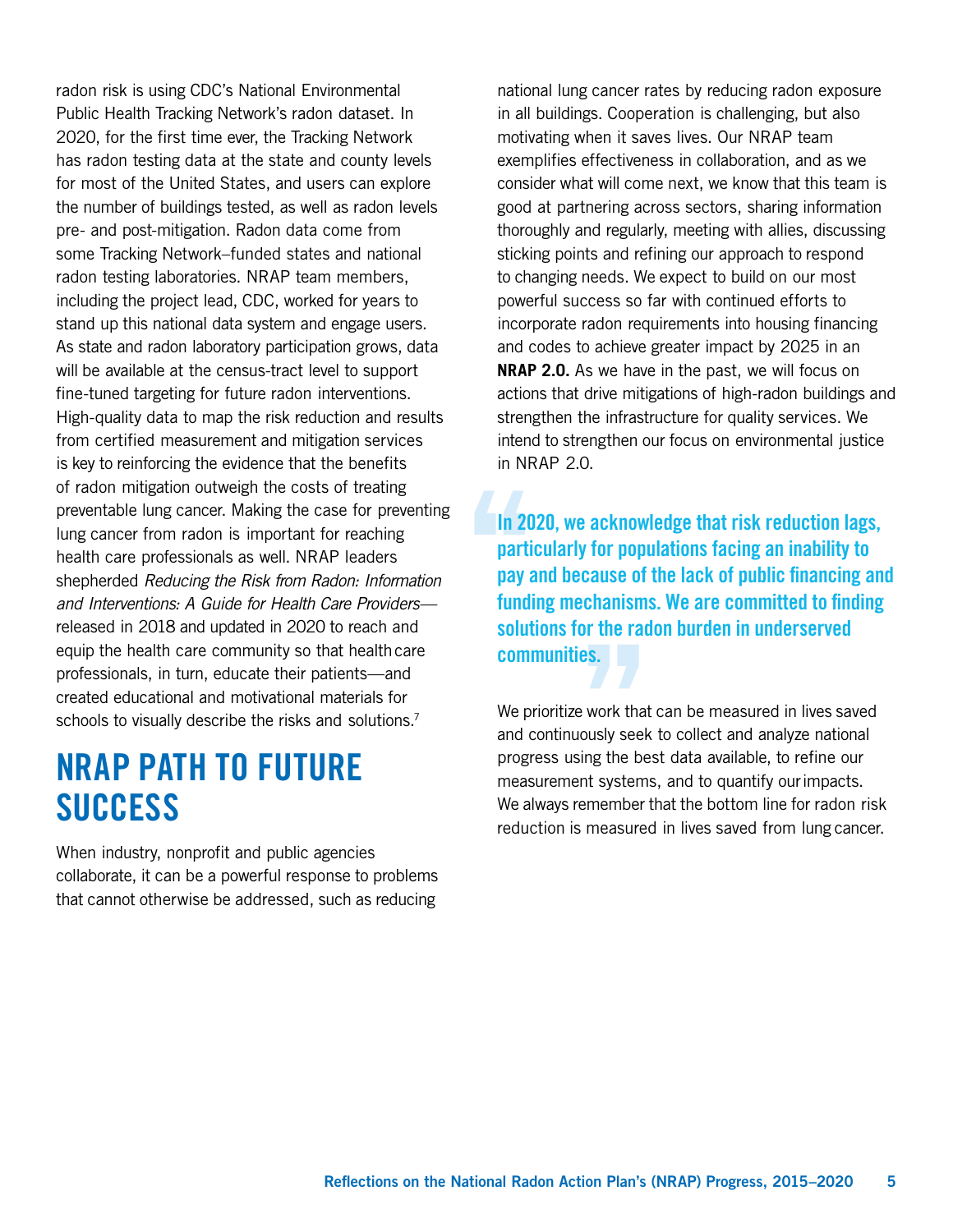#### **TABLE 1. NRAP ACCOMPLISHMENTS, 2015–202 0**

<span id="page-7-0"></span>KEY: Estimates are based on progress we can document on outcomes we aimed for in 2015.  $\blacktriangledown$  = Progress contributed to measurably increasing lives saved from radon.  $\bigoplus$  = Progress is on track to affect change(s) that we expect to increase lives saved but cannot measure.  $\bigcirc$  = Progress has been minimal.

| <b>PRIORITIES</b>                                                 | <b>NRAP STRATEGIES,</b><br>2015-2020                                                                                                                                                                       | PROGRESS TOWARD TARGET OUTCOMES (IN BOLD)                                                                                                                                                                                                                                                                                                                                                                                                                                                                                                                                                                                                                                                                                                   |
|-------------------------------------------------------------------|------------------------------------------------------------------------------------------------------------------------------------------------------------------------------------------------------------|---------------------------------------------------------------------------------------------------------------------------------------------------------------------------------------------------------------------------------------------------------------------------------------------------------------------------------------------------------------------------------------------------------------------------------------------------------------------------------------------------------------------------------------------------------------------------------------------------------------------------------------------------------------------------------------------------------------------------------------------|
| <b>BUILD-IN</b><br><b>RADON RISK</b><br><b>REDUCTION</b>          | 1.1 Work with housing<br>finance [sector] to<br>encourage radon testing<br>and mitigation as a<br>standard practice.                                                                                       | 1.1 Housing finance and insurance industries increase radon testing and<br>mitigation in homes.<br>Continued growth in integrating radon requirements across some HUD<br>programs, including FHA's Residential Care Facility (2017); Rental Assistance<br>Demonstration (2019); and Multifamily Accelerated Processing (MAP) Guide (2013,<br>2016, 2020), which provides guidance about implementing FHA mortgage insurance<br>for multifamily housing.                                                                                                                                                                                                                                                                                     |
|                                                                   | 1.2 Embed radon risk-<br>reduction requirements<br>in state and local<br>building codes.                                                                                                                   | 1.2 State and local building codes require that homes be built to resist radon.<br>Partial success with the IRC: post-construction testing, and mitigation if<br>radon level is high, are now required in Appendix F if the appendix is adopted<br>by the jurisdiction. We need universal adoption of radon control requirements.<br>Also, some success with ASHRAE 189.1/IGCC for large multifamily buildings, and<br>Connecticut and Maine added state-wide requirements.                                                                                                                                                                                                                                                                 |
|                                                                   | 1.3 Develop the<br>research base on the<br>cost-effectiveness of<br>preventive and mitigation<br>actions for radon in<br>energy upgrades.                                                                  | 1.3 Energy upgrades include radon risk reduction as standard practice<br>where needed.<br>The BARRIER study, initially funded by HUD and expanded by DOE with<br>support from EPA, involved several NRAP members and had a research agenda<br>partly established under the FRAP. The study demonstrated that simple, low-cost<br>precautionary radon interventions curb increases in radon that might otherwise occur<br>during home energy retrofits. This encouraged DOE WAP to adopt the measures<br>(sealing foundations, covering open sump pits, etc.) where elevated radon levels may<br>be present, to add an informed consent requirement for clients, and to add proper<br>vapor barrier installation training for practitioners. |
| 2.<br><b>PROVIDE</b><br><b>INCENTIVES &amp;</b><br><b>SUPPORT</b> | 2.1 Ensure radon is a<br>priority risk addressed in<br>healthy homes programs<br>and grant-making.                                                                                                         | 2.1 Criteria for national programs promoting healthy homes include radon<br>risk reduction.<br>HUD's Health@Home: High-Performance Housing Rehabilitation Guidelines<br>adopted an expanded version of the precautionary measures from the BARRIER<br>study, and the Enterprise Green Communities criteria also reference them. However,<br>we have not seen significant new funding that we can connect to measurable radon<br>risk reduction since 2015.                                                                                                                                                                                                                                                                                  |
|                                                                   | 2.2 Leverage<br>government-backed and<br>other housing loans to<br>cover radon mitigation.                                                                                                                 | 2.2 New sources of funding are available to motivate owners to test and<br>mitigate.<br>The intent with this strategy is to create incentives for people who can afford<br>it to pay to reduce their risk. No significant new incentives have been built<br>intomarket-rate housing loans since 2015, so we consider this a strategy for further<br>development. Moving forward, we will continue to push for action in this area.                                                                                                                                                                                                                                                                                                          |
|                                                                   | 2.3 Secure direct<br>support from<br>philanthropies, charities<br>and others, including<br>governments, to reduce<br>radon risk for low-income<br>Americans in homes,<br>schools and childcare<br>centers. | 2.3 Radon mitigation is financed where occupants are unable to afford<br>mitigation.<br>We have seen progress in Pennsylvania, Colorado and Connecticut on grants<br>and charitable giving, but little direct support has been provided relative to the<br>need, particularly considering the risks facing low-income renters.                                                                                                                                                                                                                                                                                                                                                                                                              |
|                                                                   | 2.4 Leverage tax<br>incentives, including<br>Health Savings Accounts,<br>to cover radon mitigation<br>costs to reduce cancer-<br>related health care costs.                                                | 2.4 Tax incentives exist that increase voluntary radon testing and mitigation.<br>When the NRAP launched, there was an indication that radon testing and<br>mitigation might be included as an IRS-approved Health Savings Account<br>(HSA) expenditure, but we have not been able to advance federal policy in this<br>area. Moving forward, we will continue to push for action in this area.                                                                                                                                                                                                                                                                                                                                             |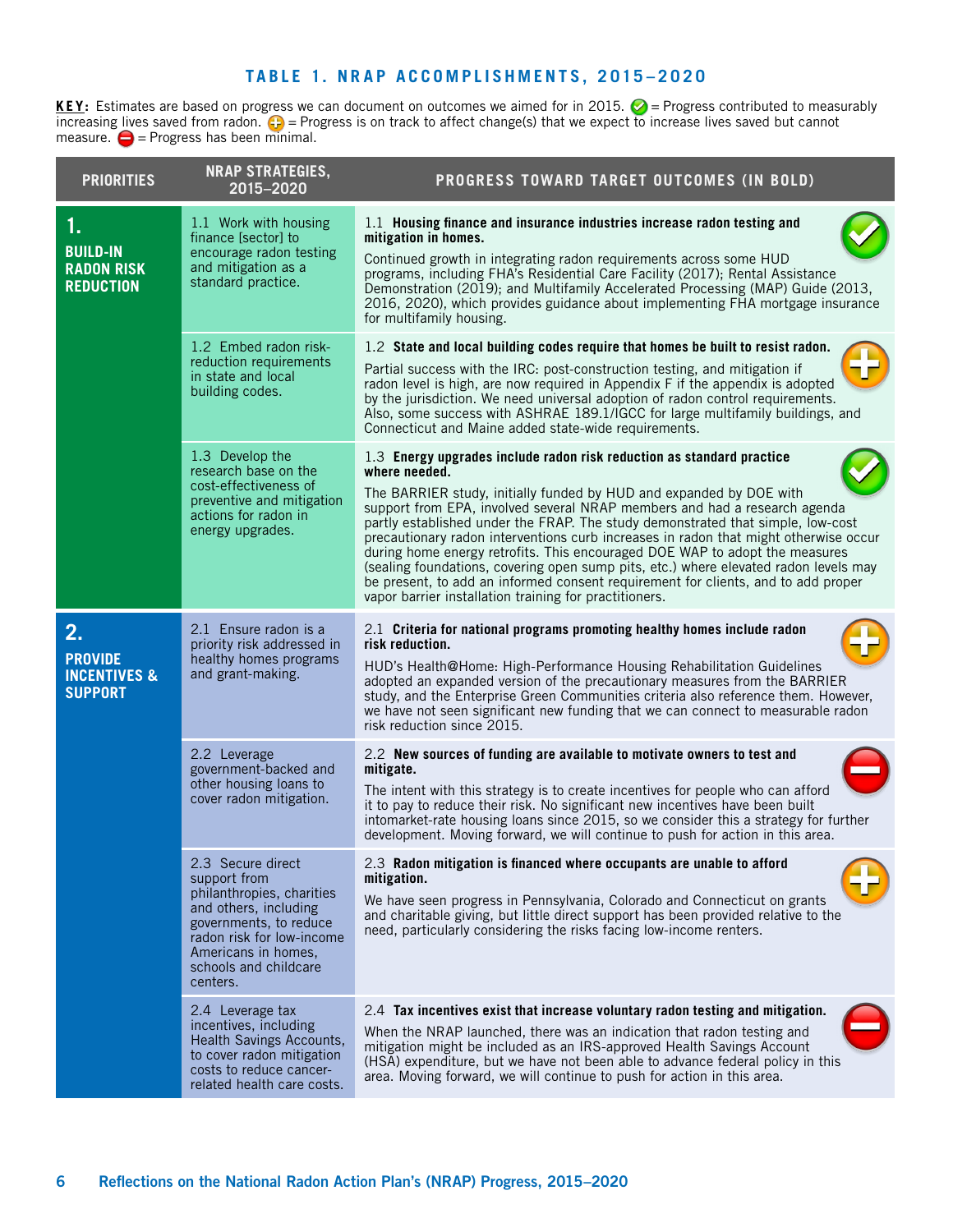| <b>PRIORITIES</b>                                                                                          | <b>NRAP STRATEGIES,</b><br>2015-2020                                                                                                                    | PROGRESS TOWARD TARGET OUTCOMES (IN BOLD)                                                                                                                                                                                                                                                                                                                                                                                                                                                                                                                                                                                                                                                                                          |
|------------------------------------------------------------------------------------------------------------|---------------------------------------------------------------------------------------------------------------------------------------------------------|------------------------------------------------------------------------------------------------------------------------------------------------------------------------------------------------------------------------------------------------------------------------------------------------------------------------------------------------------------------------------------------------------------------------------------------------------------------------------------------------------------------------------------------------------------------------------------------------------------------------------------------------------------------------------------------------------------------------------------|
| 3.<br><b>TEST &amp;</b><br><b>MITIGATE USING</b><br><b>PROFESSIONAL</b><br><b>RADON</b><br><b>SERVICES</b> | 3.1 Finalize and<br>disseminate consensus<br>standards for testing,<br>mitigating and ensuring<br>measurement device<br>accuracy.                       | 3.1 Professional standards are widely recognized, disseminated and adopted.<br>Thanks to consistent, collaborative effort, there are ANSI accredited standards<br>of practice for testing and mitigation in every building type; they were adopted<br>by reference in HUD's FHA program for multifamily housing and residential care<br>facilities and as recommended guidance in EPA's radon grant program. Many of the<br>new consensus national radon standards are driving risk reduction in building types<br>not previously addressed with reference standards (multifamily and large buildings,<br>medical and nursing facilities) and are, in turn, creating market activity and local<br>policies not seen prior to 2015. |
|                                                                                                            | 3.2 Provide training<br>on radon testing and<br>mitigation in home health<br>and safety training.                                                       | 3.2 Home health and safety programs (in-home) include radon.<br>This strategy was intended to spread certified radon risk-reduction capacity<br>to aligned fields and activities, such as building performance and fire safety,<br>but we have not seen the progress that seems possible yet. However, the adoption<br>of the precautionary measures for radon in DOE and HUD programs has prompted<br>national training for WAP practitioners who often work within community action<br>agencies that provide multiple home services.                                                                                                                                                                                             |
|                                                                                                            | 3.3 Promote the<br>radon profession to<br>practitioners, such as<br>home inspectors.                                                                    | 3.3 More certified radon professionals are available nationwide.<br>Home inspectors have been trained, including through ASHI's 67 chapters,<br>which offer local education, including radon training. The ASHI School has<br>started a radon detection and inspecting radon systems course and trained an<br>estimated 600 inspectors between 2016 and 2019.                                                                                                                                                                                                                                                                                                                                                                      |
| 4.<br><b>INCREASE</b><br><b>VISIBILITY</b>                                                                 | 4.1 Promote radon<br>testing and mitigation<br>through a comprehensive<br>disclosure of health risk<br>to home buyers and loan<br>borrowers.            | 4.1 State/local laws require disclosure/information, and borrowers request<br>testing and mitigation.<br>One state's real estate commission (Kentucky) has expanded its property<br>condition disclosure form, and one county and one city require testing of homes<br>during real estate transactions (Montgomery County, Maryland, and Iowa City, Iowa).                                                                                                                                                                                                                                                                                                                                                                         |
|                                                                                                            | 4.2 Encourage state<br>cancer control plans to<br>prioritize radon.                                                                                     | 4.2 State cancer plans include strategies for reducing radon.<br>More state cancer control plans than ever before address radon (40 of<br>47 plans [85%], and 29 include radon objectives). Building on FRAP and<br>NRAP efforts, states and CDC now call on our team regularly to help align state lung<br>cancer control investments with NRAP strategy, and several NRAP leaders participate<br>in comprehensive cancer consortia, including in Illinois, Kentucky, Pennsylvania and<br>Tennessee.                                                                                                                                                                                                                              |
|                                                                                                            | 4.3 Focus on radon in<br>coordinated messaging<br>about health risks in<br>homes, schools and<br>childcare centers.                                     | 4.3 Increased coordination of communication makes clear that radon is a<br>serious risk that needs priority.                                                                                                                                                                                                                                                                                                                                                                                                                                                                                                                                                                                                                       |
|                                                                                                            |                                                                                                                                                         | Radon risk is not as visible as it needs to be in messaging about risks to<br>health in homes, schools and childcare centers, particularly for low-income and<br>minority communities, but we celebrate NRAP success with the National Tribal<br>Air Association signing on to the NRAP in 2017 and the addition of a tribal<br>representative to our team. NRAP team members have also spearheaded campaigns<br>for radon testing in schools in multiple states known to have high radon levels<br>(Indiana, Ohio, Pennsylvania).                                                                                                                                                                                                 |
|                                                                                                            | 4.4 Promote radon<br>awareness to medical.<br>public health and<br>childcare communities<br>through consistent<br>outreach using targeted<br>materials. | 4.4 Medical, public health and childcare practitioners educate about and<br>reduce radon in environments.<br>Community health and child development leaders need to be active to prevent<br>lung cancer from radon. We have seen some progress engaging medical, public<br>health and childcare leaders, particularly the release by NRAP team members of<br>A Physician's Guide to Radon in 2018 and a guide for health care providers, outreach<br>to public health and nursing communities, and the growing ties with national lung<br>cancer organizations that are helping to keep radon in the spotlight.                                                                                                                    |